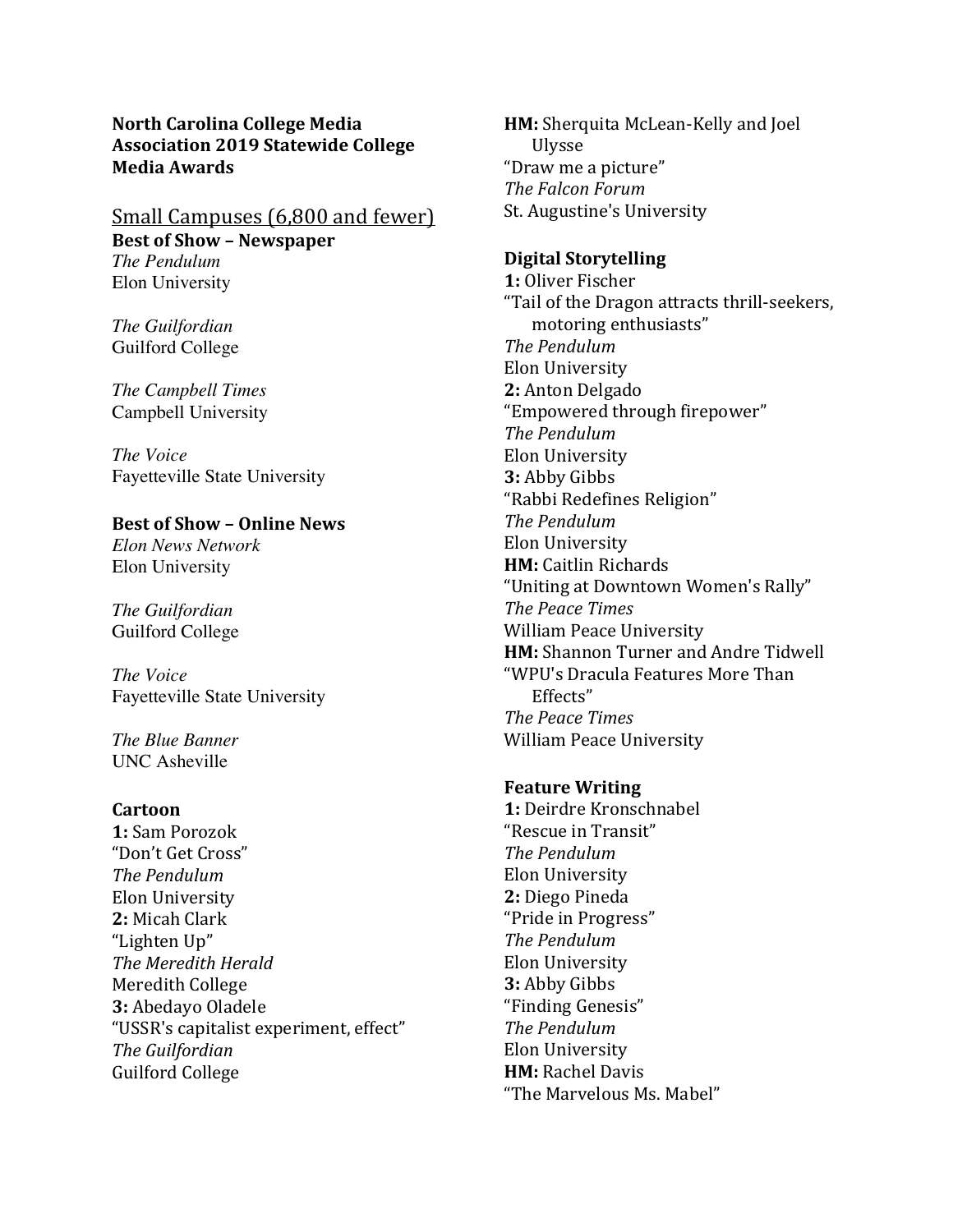*Campbell Times* Campbell University **HM:** Emily-Ann Trautman "The Art Trap House debuts owners show" *The Blue Banner* UNC Asheville

## **Illustration/Graphic**

**1:** Hazel Wechsler "Climate Change Strikes Blaze Across the World" *The Guilfordian* Guilford College 2: Evey King *The Blue Banner* UNC Asheville **3: Dafne Sanchez Aguirre** "The Unofficial Spooky Issue" *The Guilfordian* Guilford College **HM:** Jess Rapfogel "ICE Raids Leave Lasting Fear in Alamance County" *The Pendulum* Elon University

## **News Writing**

1: Maggie Brown "Fearing the Future" *The Pendulum* Elon University 2: Aaron Schnoor "R.I.P. Cable" *Campbell Times* Campbell University **3: Abby Gibbs** "Finding Common Ground" *The Pendulum* Elon University **HM:** Bria Battle "Operation BRONCO petition sparks conversation about new housing plans" *The Voice*

Fayetteville State University **HM:** Lana Heltzel "Guilford's party culture continues to struggle" *The Guilfordian* Guilford College

## **Opinion Writing**

**1:** Maggie Haddock "A good man will never make up for his monstrous past" *The Blue Banner* UNC Asheville 2: Nicole Galante "Support first-generation college students at Elon" *The Pendulum* Elon University **3: John Bush** "NCAA shouldn't penalize for marijuana" *Campbell Times* Campbell University **HM:** Leah Tripp "Bite the hand that (literally) feeds you" *Campbell Times* Campbell University **HM:** Savi Swiggard "Strong Getting Stronger: Accessibility in Wonderland" **The Meredith Herald** Meredith College

## **Photography**

**1:** Thomas Denome "Volleyball" *The Pendulum* Elon University 2: Abigail Bekele *The Guilfordian* Guilford College **3:** Wil Brown "Bring in the New Lines: Spring 2019 Probates" *The Voice* Fayetteville State University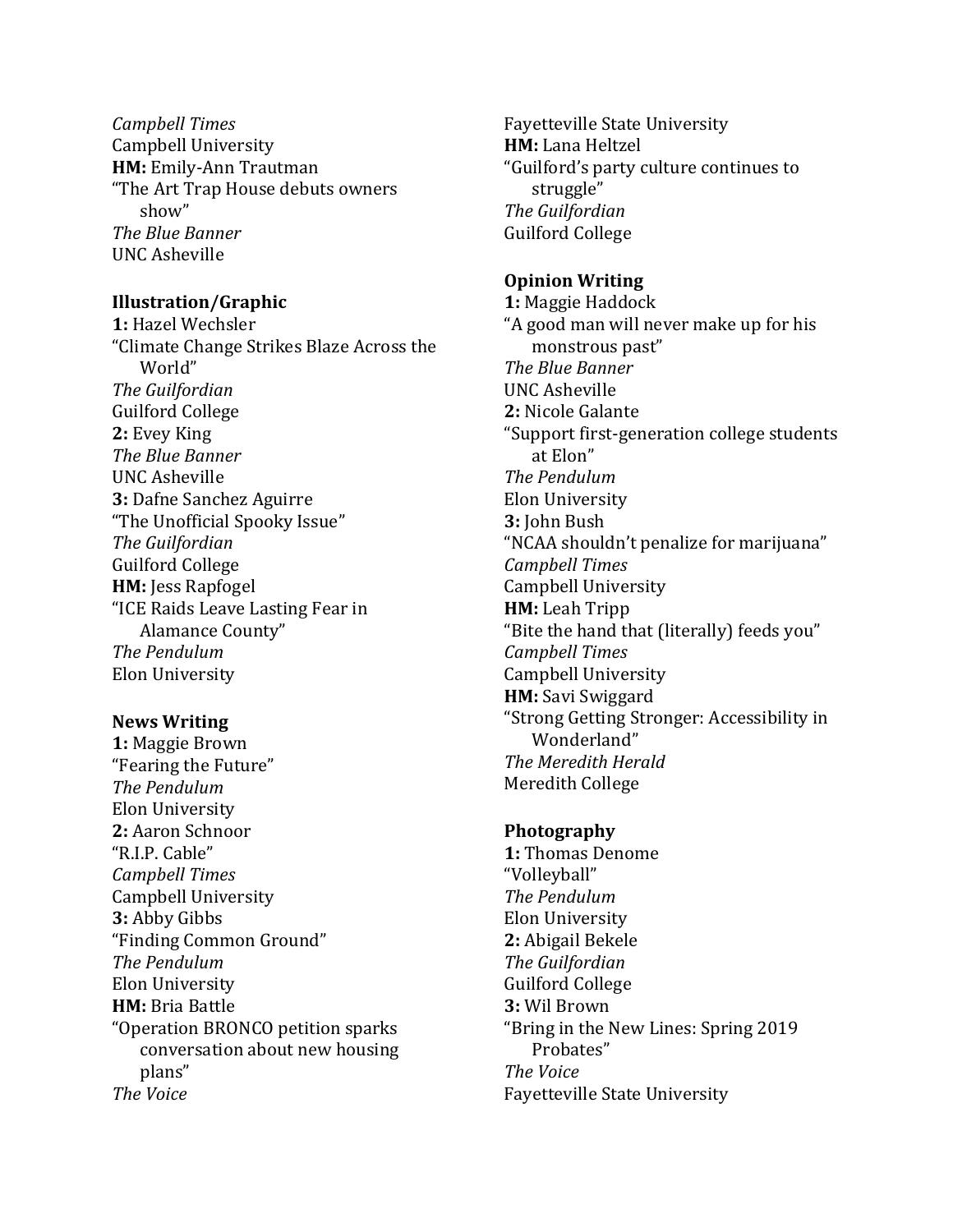**HM:** Clare Grant "L'Esprit" *The Pendulum* Elon University **HM:** Emily-Ann Trautman *The Blue Banner* UNC Asheville

# **Single- or Two-Page Design**

**1:** Olivia Parks "Tail of the Dragon attracts thrill-seekers, motoring enthusiasts" *The Pendulum* Elon University **2:** Meghan Kimberling "Vying for Your Vote" *The Pendulum* Elon University **3:** Laura Browne "On the right note" *The Blue Banner* UNC Asheville **HM:** Grace Terry "Faces of Pride" *The Pendulum* Elon University

## **Sports Writing**

1: Amanda Gibson "Pucks & Ponytails" *The Pendulum* Elon University 2: Grace Terry "Keeping Family Close to Football" *The Pendulum* Elon University **3: Martin Phillips** "Ultimate captain enters his final season" *The Blue Banner* UNC Asheville **HM:** Emmanuel Morgan "Trisciani Set to Go as New Football Coach" *The Pendulum* Elon University

**HM:** Joe Lehrman "Freedom with Skateboarding" *The Blue Banner* UNC Asheville

# Large Campuses (more than 6,800) **Best of Show – Newspaper**

*The Appalachian* Appalachian State University

*The East Carolinian* East Carolina University

*Technician* NC State University

*The Daily Tar Heel* UNC-Chapel Hill

### **Best of Show – Online News** *The Daily Tar Heel*

UNC-Chapel Hill

*The East Carolinian* East Carolina University

*The Appalachian* Appalachian State University

*Technician* NC State University

# **Cartoon**

1: Sindy Huang "Financial Advice" *Technician* NC State University 2: Brian Judge "One and Only" *The East Carolinian* East Carolina University **3:** Carrington Harris "Six Weeks Cartoon" *The Register* N.C. A&T State University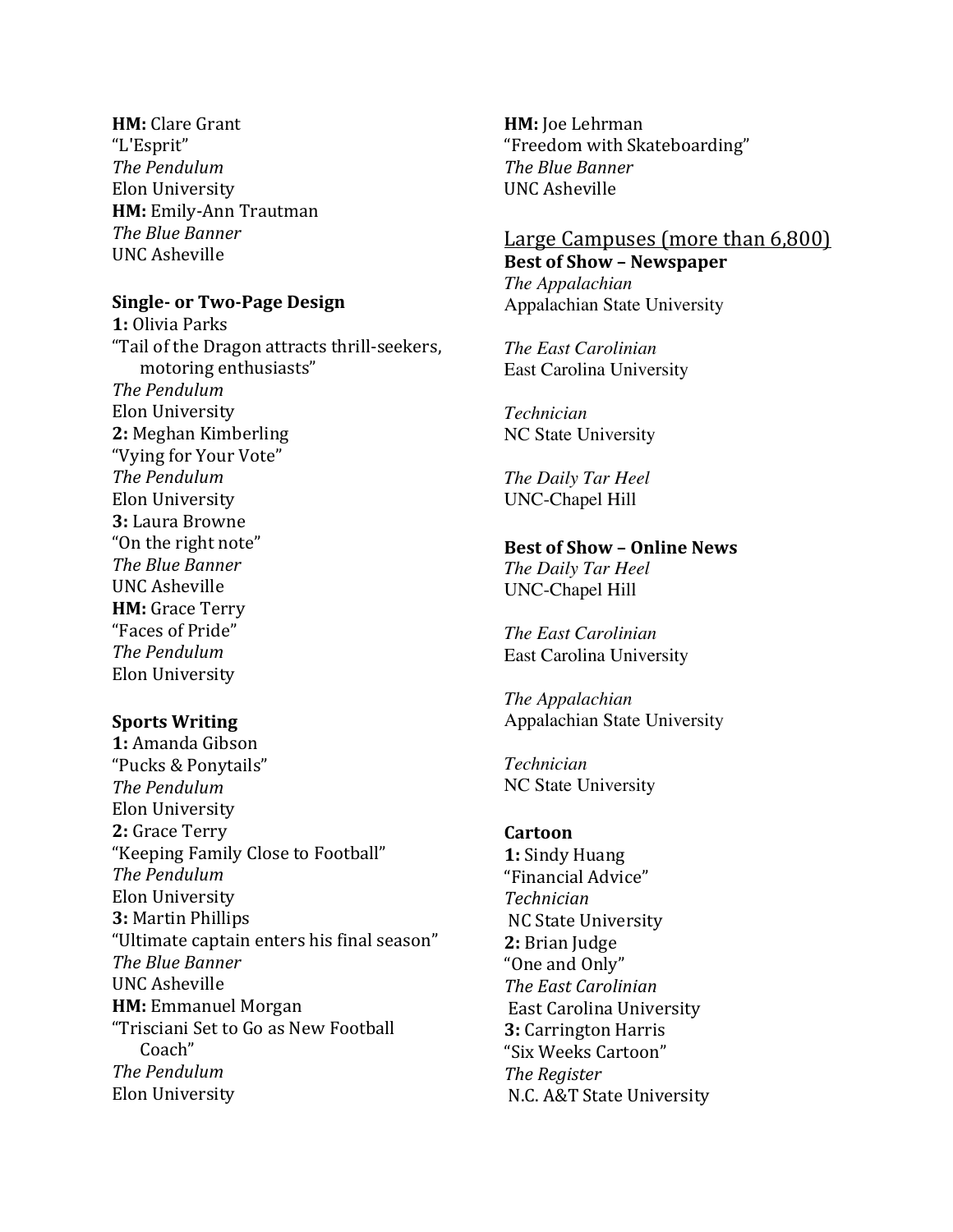**HM:** Sunshine Chang "Show Your Thought Process" *Technician* NC State University

## **Digital Storytelling**

1: Moss Brennan "Student death: how App State communicates after tragic events" *The Appalachian* Appalachian State University 2: Eric Matthews, Minh Pham, Alexander Figgatt and Matt Norris "Indie, hip-hop and local legends band together for Hopscotch" *Technician* NC State University **3: East Dockery** "LockerRoom Talk" *The Register* N.C. A&T State University **HM:** Alicia Thomas and Boz Kaloyanov "No Hate at NC State holds massive protest against TPUSA event" *Technician* NC State University **HM:** Alicia Thomas, Nick Faulkner and Amrita Malur "Democratic presidential candidate Elizabeth Warren draws in thousands at Raleigh town hall" *Technician* NC State University

### **Feature Writing**

**1:** Rachel Greenland and Nora Smith "Nonprofit provides real-world experience for fermentation sciences students" *The Appalachian* Appalachian State University **2:** Giana Williams "Photographer shares work" *The East Carolinian* East Carolina University

**3:** Georgia Privott "Boone coffee shops use beans from around the world to bring great tastes to Boone" *The Appalachian* Appalachian State University **HM:** Yesenia Jones "Black Immigrants: The Forgotten Immigrant Narrative" *Nubian Message* NC State University **HM:** Falesha Brodie "SGA Attorney General makes a positive impact on campus" *The Register* N.C. A&T State University

## **Illustration/Graphic**

1: Rafael Zingle "Transportation, parking drive difficulties for graduate student workers" *Technician* NC State University 2: Kyle Howe "Mandatory Senior Design Program causes contention among engineering students" *Technician* NC State University **3:** Anna Lee "NC State will be negatively affected if government shutdown persists" *Technician* NC State University **HM:** Efrain Arias-Medina Jr. "Regulate e-cigarettes like cigarettes" *The Appalachian* Appalachian State University **HM: Nora Smith** "Living with ADHD is not what you may think" *The Appalachian* Appalachian State University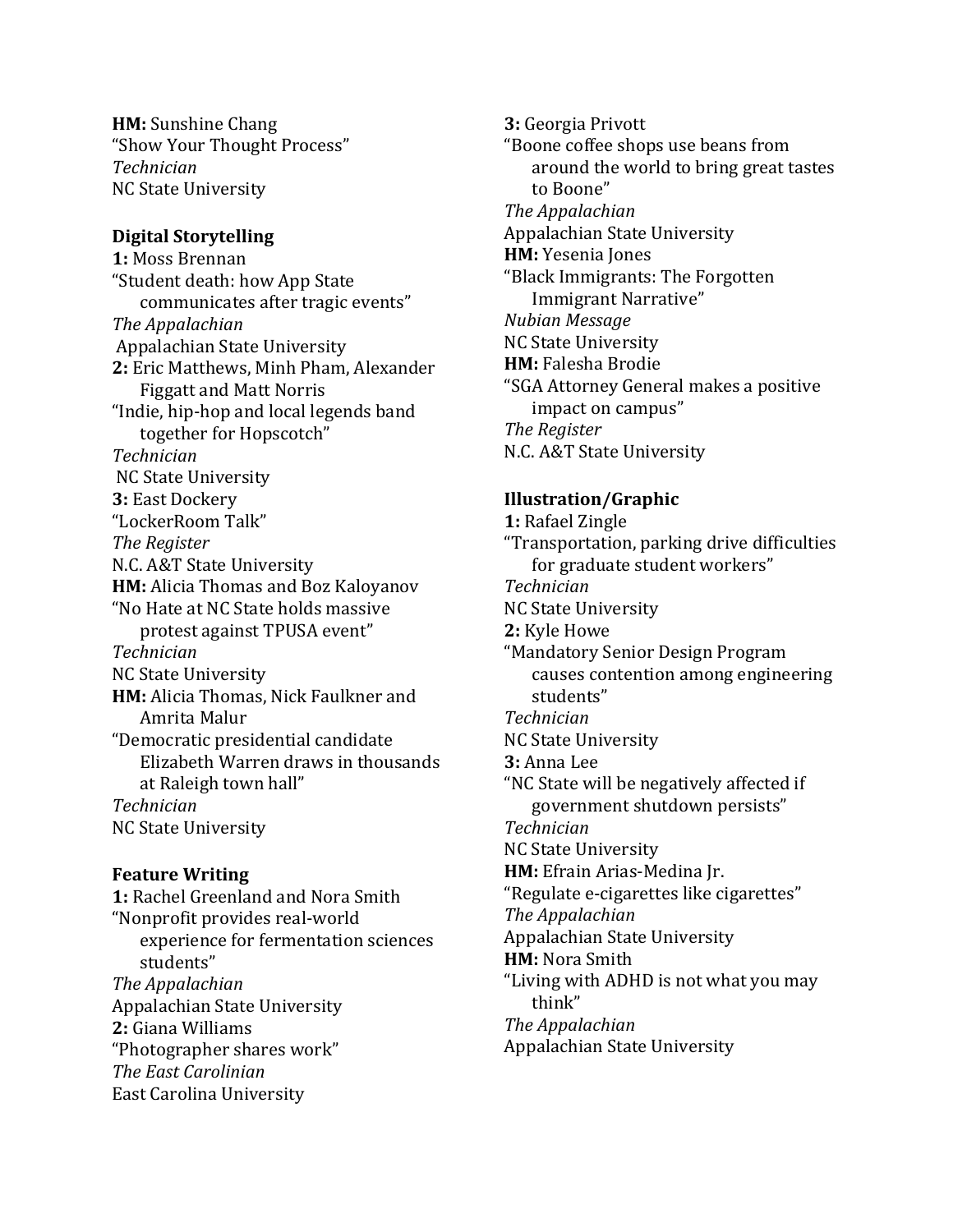# **News Writing**

1: Rachael Davis, Alicia Thomas and Boz Kaloyanov "'A toxic relationship': Student leaders clash with SI director for months before departure" *Technician* NC State University 2: Rachael Davis "Despite rumors, fibers program to remain in College of Design; false advertising concerns arise" *Technician* NC State University **3:** Summer Tonizzo "UNC investigates allegations" *The East Carolinian* East Carolina University **HM:** Nora Smith "CPR-trained students help save Rev. Rob Lee during seizure Monday" *The Appalachian* Appalachian State University **HM:** Elaijah Gibbs-Jones "Bennett's SGA President impeached, students speak out" *The Register* N.C. A&T State University

## **Opinion Writing**

**1:** Elizabeth Johnson "Nothing happened' at ECU" *The East Carolinian* East Carolina University 2: Tommy Mozier "With rising administrative pay and stagnant faculty salaries, App State administration has its priorities wrong" *The Appalachian* Appalachian State University **3: Shawn Fredericks** "Pan-Af Week is Not Pan-African" *Nubian Message* NC State University

**HM: Brittany Van Pelt** "This ends with us" *The Register* N.C. A&T State University **HM:** Trajan Warren "Prioritize mental health" *The East Carolinian* East Carolina University

## **Photography**

**1:** Nick Faulkner "Buzzer Beater" *Technician* NC State University **2:** Sarah Cochran *Technician* NC State University **3:** Lynette Files "App State defeats UNC in historic 34-31 win" *The Appalachian* Appalachian State University **HM: David Tracey** "Baseball" *Technician*, NC State University **HM:** Jamar Plunkett *The Register* N.C. A&T State University

## **Single- or Two-Page Design**

**1:** Efrain Arias-Medina Ir. "Inside the Huddle" *The Appalachian*, Appalachian State University **2:** Elikem Dodor and Ugonna Ezuma-Igwe "Watch the Throne" *Nubian Message* NC State University **3: Sara Goldsberry** "Hurricanes Spawn a Flood of Problems" *The Pine Needle* UNC Pembroke **HM:** Jamar Plunkett, Zila Sanchez and Elaijah Gibbs-Jones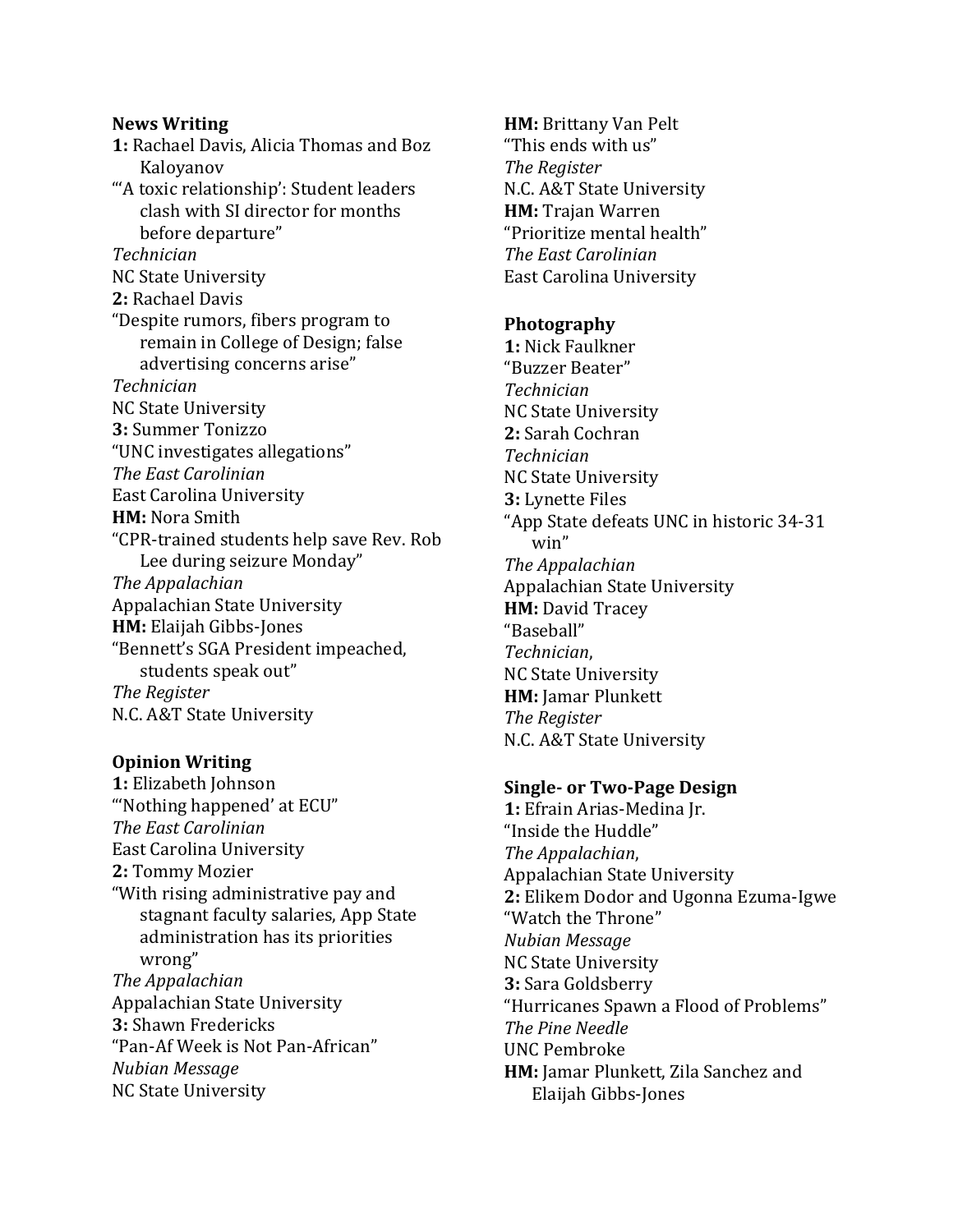"Homecoming Through the Decades" *The Register* N.C. A&T State University **HM:** Sara Goldsberry and Ky'Aire Goode "Who did it? PAC hosts Murder Mystery Dinner" *The Pine Needle* UNC Pembroke

### **Sports Writing**

1: Jake Caccavaro "Cunane ready to embrace new role as one of ACC's finest" *Technician* NC State University 2: Andrew Schnittker, Alec Sawyer and Camden Speight "The right job at the right time':  $Your$ leaves legacy of success, culture change at NC State" *Technician* NC State University **3:** Silas Albright "Darrynton Evans: From small town kid to star running back" *The Appalachian* Appalachian State University **HM: Daniel Shepard** "The Conley Connection" *The East Carolinian* East Carolina University **HM:** Ky'Aire Goode "Braves Track Club's Second Anniversary" *The Pine Needle* UNC Pembroke

Literary Magazine **Best of Show** *The Colton Review* Meredith College

*Windhover* NC State University *Sanskrit* UNC Charlotte

*The Lyre* Greensboro College

*Apogee Magazine* High Point University

### **Poetry**

**1:** Bryan Cambra "New Testament" *Windhover* NC State University **2:** Arianne Payne "Resurface" *Colonnades*  Elon University **3: Andrew Adams** "A Cockroach Story" *Sanskrit*  UNC-Charlotte

### **Fiction**

**1:** Claire Spina "Zugunruhe" *Windhover*  NC State University 2: Krista Wiese "The Definition of Predictability" *The Colton Review*  Meredith College **3:** Sofia Benbahmed "Ant Chalk" **The Colton Review** Meredith College **HM:** SarahAnna Spinelli "The Cuckoo Flew Away" *Agora*  Belmont Abbey College **HM:** Dori Medlin "Cole Thompson's Birthday Party" *The Lyre* Greensboro College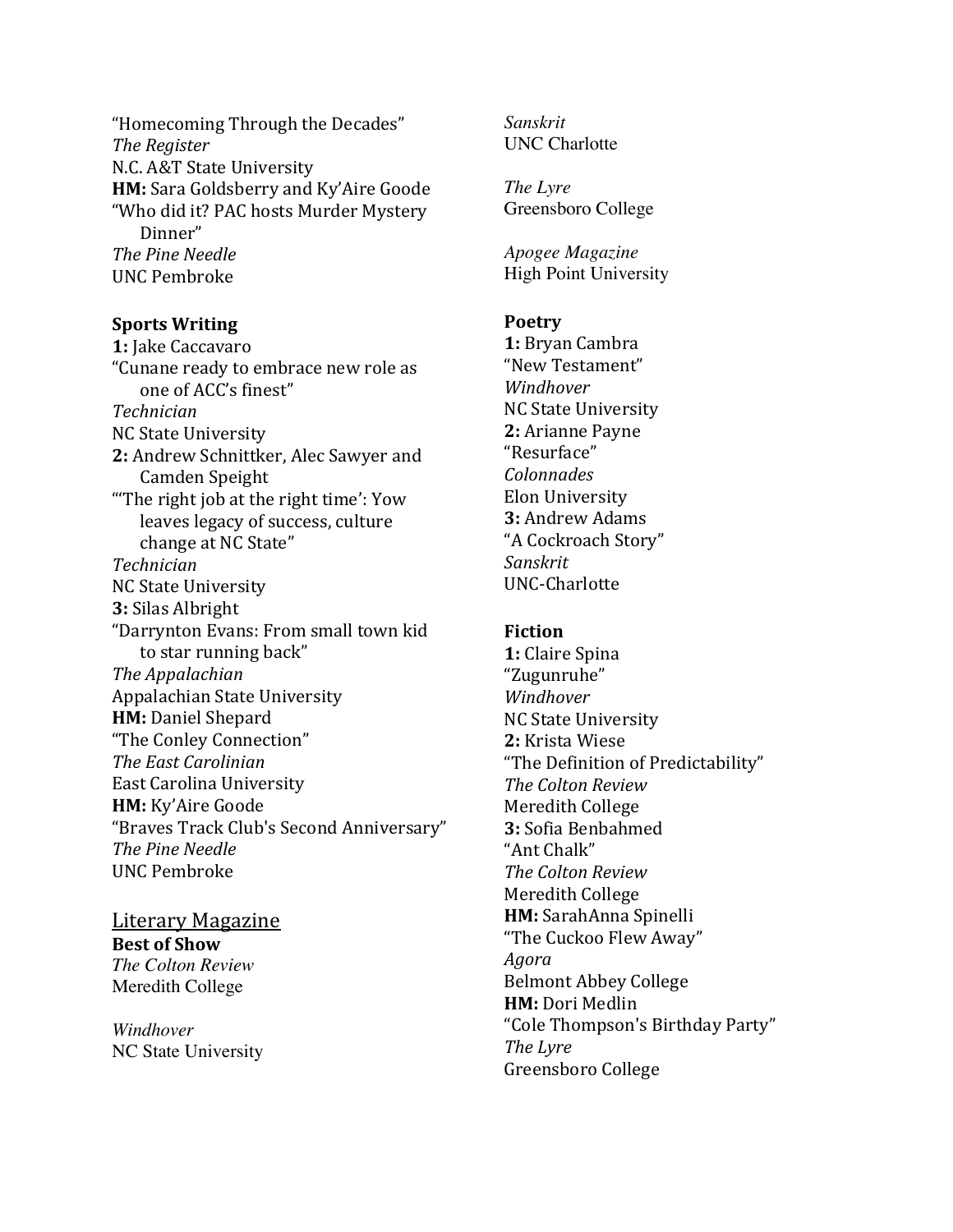### **Nonfiction**

**1:** Laura Braley "Acting" *Colonnades* Elon University 2: Molly Fitzgerald "Holding on to Time" *Apogee Magazine*  High Point University **3: Tracy Youngblom** "Light" **The Phoenix** Pfeiffer University **HM:** Elizabeth Kirkhorn "On Crêpes Suzette…" *Colonnades* Elon University **HM:** Ari Washington "Pine Lake Preparatory" *The Lyre* Greensboro College

### **Two -Page Spread**

**1: Ashley Darrisaw** "Prose Spread" *Windhover* NC State University 2: Ashley Jung "Self-Love" *Sanskrit* UNC Charlotte **3:** Alisha Sarkar "Belle" *Apogee Magazine* High Point University **HM:** Emily Burke "Speak to Me" *Apogee Magazine* High Point University **HM: Andy Cotton** "The Great Eclipse of 2017" **The Phoenix** Pfeiffer University

#### **Photography/Art**

1: Kate Gerstner "Decayed Beauty" *Colonnades* Elon University **2:** Kyla Catarineau "Art Portfolio" **The Lyre** Greensboro College **3:** Alisha Sarkar "Timeless Love" *Apogee Magazine* High Point University **HM:** Regina Simmons "The Long Road" *The Phoenix* Pfeiffer University **HM:** Katherine Dorn "Volume I: Encounter" *The Colton Review* Meredith College

# Yearbook

**Best of Show** *Phi Psi Cli* Elon University

*Agromeck* NC State University

## **Student Life Copy**

**1:** Sam Griffin "Silent No Longer" *Agromeck* NC State University **2: Madison Earp** "Drop the Tailgate" *Agromeck* NC State University **3: Emery Eisner** "Loved Ones Lost" *Phi Psi Cli* Elon University **HM:** Sarah Myers "Getting the Acorn"